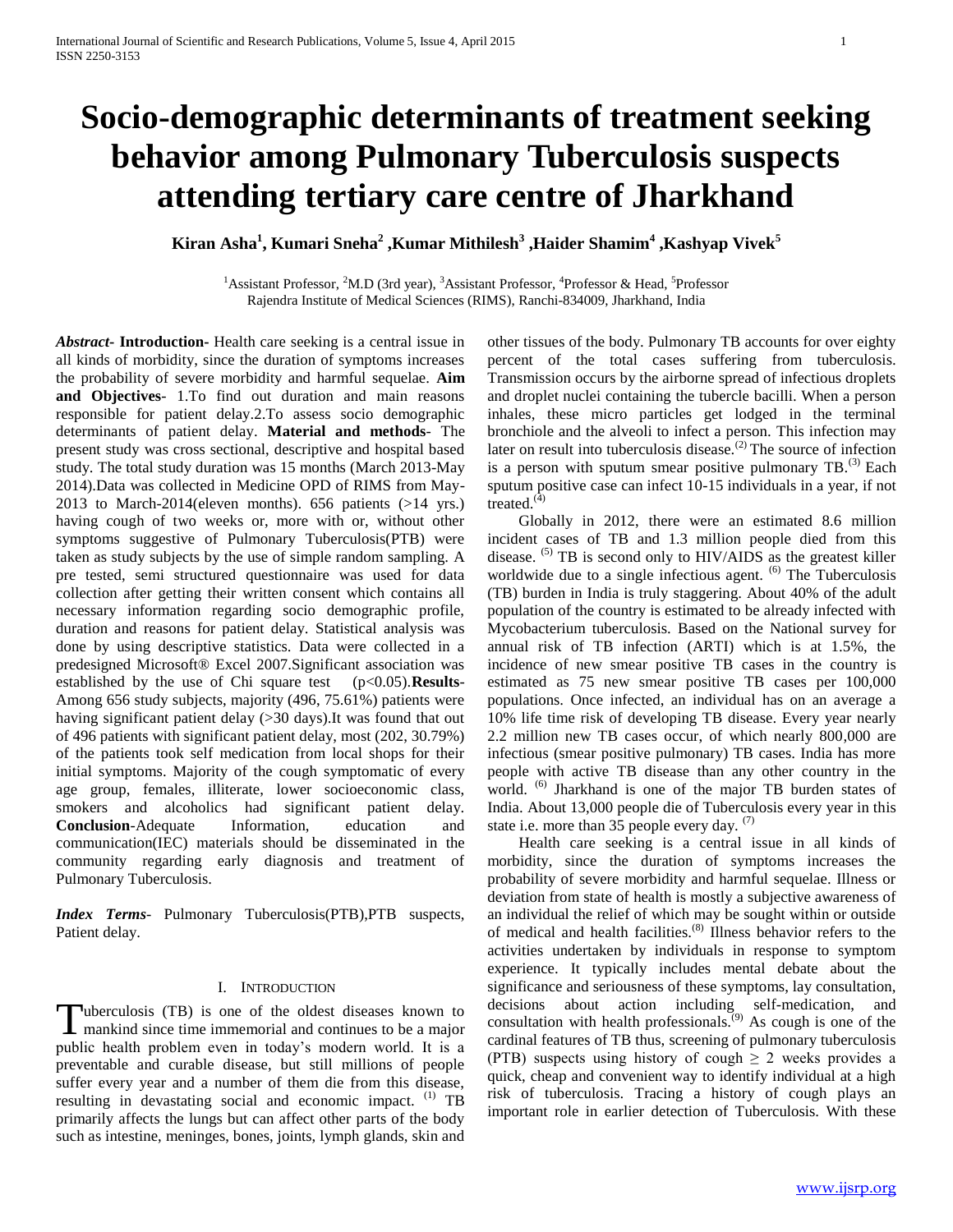facts in mind the present study was conducted with the following aim and objectives-

- 1. To find out duration and main reasons responsible for patient delay.
- 2. To assess socio demographic determinants of patient delay.

#### II. MATERIAL AND METHODS

#### **Study design and study duration-**

 The present study was cross sectional, descriptive and hospital based study. The total study duration was 15 months (March 2013-May 2014).Data was collected in Medicine OPD of RIMS from May-2013 to March-2014(eleven months).

### **Hospital Background:**

 It is a tertiary care hospital which receives referrals from other private clinics, hospitals and general physicians not only from city but also from nearby districts and areas. Most of the cough symptomatics attending this center for seeking care belong to lower socioeconomic group. On an average, 16% of total patients of RIMS seek care from Medicine OPD only. Nearly 200-250 patients used to come Medicine OPD per day for seeking care. $(10)$ 

#### **Sample size determination**-

 According to TB India 2012 Revised National Tuberculosis Control Programme(RNTCP) Annual status report, out of 1,55,736 suspects examined, total number of smear positive patients diagnosed were 23,051 in Jharkhand.<sup>(11)</sup>Thus, the sample size of present study was calculated by using the formula( $N =$  $4Pq/d^2$ ) thus, the total sample size came out as 656.

### **Eligibility criteria**-

 Inclusion criteria- Patients (>14 yrs.) having cough of two weeks or, more with or, without other symptoms suggestive of PTB.

Exclusion criteria-Established cases of PTB and unwilling to participate in the present study.

## **Method of sampling-**

 In Medicine OPD, around 10 patients (those, who met our inclusion criteria) used to come between 9 AM to 1 PM on each working day. By the use of simple random sampling, we selected three patients daily as our study subjects. In this way, we achieved our sample size (656) in 219 working days, which is nearly equivalent to 11 months (considering 20 working days per month).

## **Tool used for Data Collection :**

 A pre tested, semi structured questionnaire was used for data collection after getting their written consent which contains all necessary information regarding socio demographic profile, duration and reasons for patient delay.

### **Statistical Analysis**

 Statistical analysis was done by using descriptive statistics. Data were collected in a predesigned Microsoft® Excel 2007.Significant association was established by the use of Chi square test  $(p<0.05)$ .

## **Some operational definitions and diagnostic criteria for the study-**

- **Pulmonary Tuberculosis suspect (PTB suspect)**  Persons having history of cough of 2 weeks or, more with or without other symptoms suggestive of TB. They were considered as Pulmonary TB suspect.<sup>(12)</sup>
	- **Patient delay**-It is defined as time interval between appearance of symptoms suggestive of pulmonary tuberculosis and their first contact with a health care professional or, facility.  $(13)$
- **Acceptable patient delay** As no scientifically agreed criteria could be found in the literature upon which to base a definition of acceptable patient delay, so references were taken from various other similar studies. In a study done by Goel et  $al^{(14)}$ , Jagadish S et  $al^{(15)}$  they defined maximum acceptable patient delay of 30 days.

## III. RESULTS

 A total of 656 PTB suspects were taken as study subjects after getting their consent. Among 656 study subjects, majority (496, 75.61%) patients were having significant patient delay(table no.1).The present study reveals that(graph no.1) out of 496 patients with significant patient delay, less than one-third (202, 30.79%) of the patients took self medication from local shops for their initial symptoms. In few (87, 13.26%) of the cases, patients thought that symptoms will disappear/not severe. Other less common causes were lack of awareness of health care facilities (76,11.58%), poor socioeconomic status(65,9.91%),inaccessible health care facilities (56, 8.54%) and social stigma (10, 1.52%).

 It was found that majority of the cough symptomatic of every age group had significant patient delay.Majority of Sarna (181,82.3%) followed by Hindus(196,74.8%), Muslim(49,73.1%) and Christian(70,65.4%) respectively had patient delay of more than thirty days. On the basis of ethnicity, significant patient delay (>30 days) was seen in majority of the tribal and non-tribal patients. Significant patient delay was seen in majority (124,83.22%) of the illiterates and most (372,73.37%) of the literates. It was revealed that married patients had significant patient delay in nearly three-fourth (379,77.34%)of the cough symptomatic followed by divorced/widow(22,73.33%) and unmarried(95,69.85%) patients respectively. Out of 497 patients from rural area, maximum (395,79.48%) patients had significant patient delay(>30 days). Most(381,78.40%) of the patients from lower SES had significant patient delay. Majority (88, 88.4%) of the present smokers and alcoholics(127,81.94%) had significant patient delay(table no.2).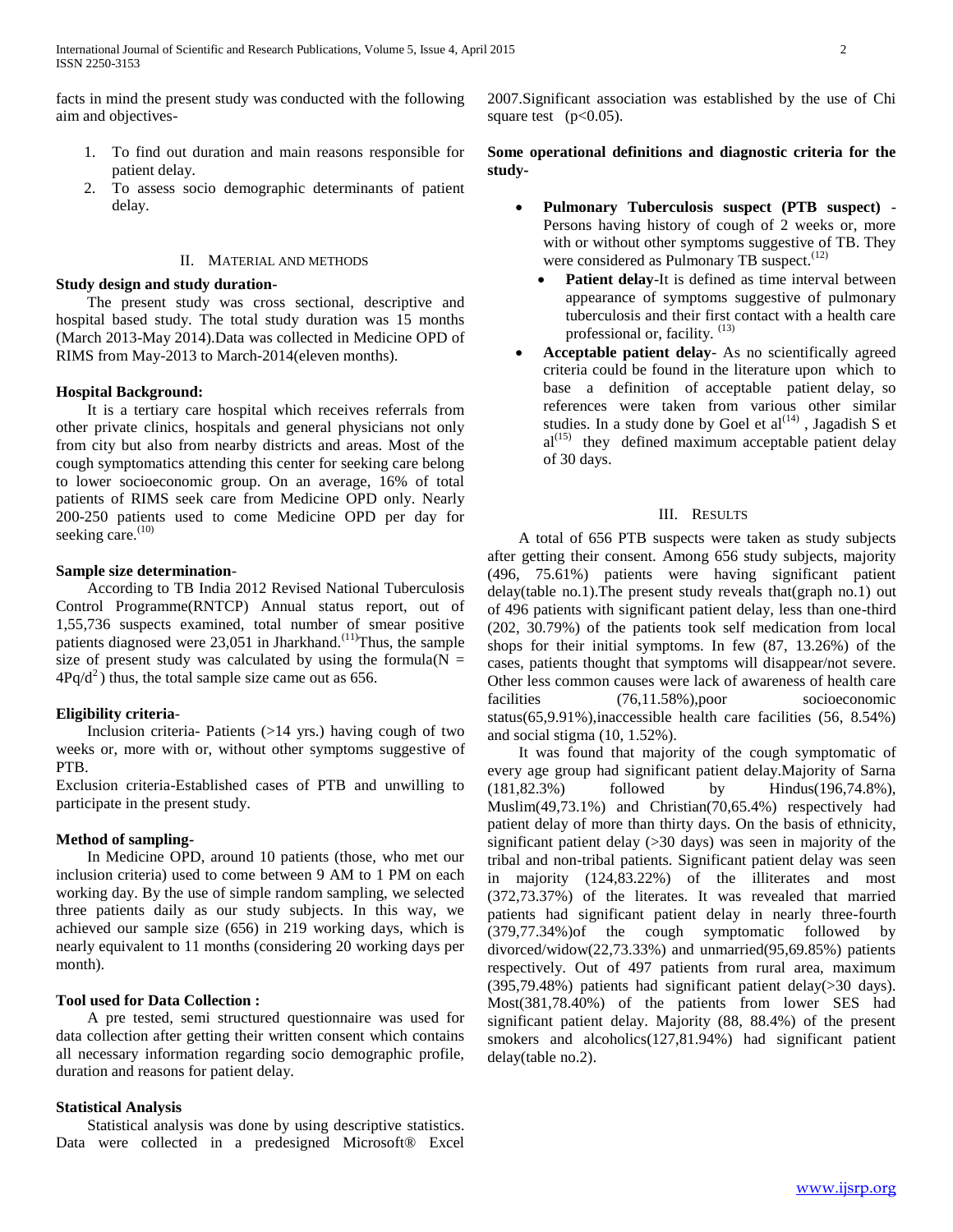## IV. DISCUSSIONS

 In the present study, patient delay of more than 30 days was considered as significant patient delay. Other studies <sup>(16-22)</sup> also reported patient delay ranging from 20-81% based on a 4 week/1 month cut off period for patient interval. Among reasons for significant patient delay, major reasons were self medication and symptoms will disappear/not severe. Our findings were in consistent to the findings of a study conducted by Wondimu et  $al^{(23)}$  who observed that 33% of patients assumed that symptoms will disappear itself, 32% had financial constraints and 7% had absence of transportation. Another study conducted by Auer et  $al^{(24)}$  observed that illness considered harmless(59%) and lack of money (22%) were the most frequent responses for the patient delays. In a study by Asch et al  $(25)$ , 33% of the patients who had delay were unsure where to go for cure, 23% lacked the regular doctor, 23% felt that symptoms were not serious.

 As all age groups had nearly the same duration of longer patient delay so it has not any statistical significance( $p=0.792$ ). While **Jagadish et al**  $(14)$  in their study revealed that patient delay was significantly high among the older age groups compared to younger ones(P<0.0001). **Thakur**  et al<sup>(26)</sup> also found significant association of patient delay with advanced age in their study.

 Majority (135, 81.82%) of the females had patient delay of more than thirty days. It was also statistically significant  $(p=0.03)$ . This may be attributed to the fact that women had lower literacy, greater unemployment, lower median per capita income, and greater family size, as compared to men. **Mohsin et al** also  $(27)$  found that women were somewhat more likely to experience patient delay than men (33% vs. 24%;  $P = 0.28$ ). Other studies also found delay occurring more in women than men,  $(28-33)$ though the magnitude of the differences found may have been due to chance alone, given their sample size.

 As the finding suggest that significant patient delay (>30days)was seen in all religions accordingly their distribution in the society and it was also statistically significant( $p = < 0.05$ ).It was found that ethnicity did not have any influence on patient delay (p=0.194). However **Thakur et al** <sup>(26)</sup> in their study on Delay on diagnosis and treatment among TB patient registered under RNTCP Mandi, Himachal Pradesh, India found statistical strong relation with patient delay and scheduled caste/tribes.

 On the basis of educational status, literacy has significant impact on patient delay( $p = 0.05$ ). Literate persons are more concerned towards their health related issues and consult health care services earlier than illiterate people.**Jagadish et al** (14) in their study on Impact of determinants of Patients and health system delays on tuberculosis diagnosis and treatment in Bangalore also reported longer patient delay in illiterate persons, which was also statistically significant. **Thakur et al** <sup>(26)</sup> in their study also revealed that illiterate persons had longer patient delay.

 Most(381,78.40%) of the patients from lower SES had patient delay of more than thirty days. This was also statistically significant  $(p=<0.05)$ .In **Jagadish et al**  $^{(14)}$  study, the longer patient delay was found among patients having low per-capita  $income(p=0.0021)$ . A study on determinants of knowledge and attitudes about tuberculosis among the general population of Metro Manila in Philippines(34) by **Portero N J et al** has shown that low family income was correlated with no intention of seeking health care and intention to self–treatment among TB patients.

 It was revealed that smoking has a direct relation with the longer patient delay with statistical significance(p=<0.01). In a study by **Selvaen et al** in South India<sup>(35)</sup> also had a significant patient delay among smokers ( $p=0.001$ ). **Jagadish et al**  $(14)$  also found that smoking had a role in longer patient delay.As evident from the finding of the present study that alcoholics had significant patient delay in majority(127,81.94%) of the cases as compared with the non-alcoholics(369,73.65%).It was also statistical significant( $p = < 0.05$ ). The study by **Van der Werf M J et al** (36) in Ukraine also revealed a longer patient delay in alcoholics patients. **Jagadish et al** (14) also found the similar result.

## V. CONCLUSION

 Majority of the PTB suspects were having significant patient delay and the main reasons behind that were self medication and perception of symptoms will disappear/not severe. As far as socio demographic variables were concerned, patients of every age groups, females, illiterates, lower socioeconomic status, smokers and alcoholics had significant patient delay. Lack of knowledge, poverty, substance abuse makes the patients vulnerable for longer patient delay. So, there is high need of wider dissemination of Information, Education and Communication (IEC) material in the community regarding early diagnosis and treatment of Pulmonary Tuberculosis.

#### **REFERENCES**

- [1] Revised National Tuberculosis Control Programme (RNTCP) Jharkhand 2012.Jharkhand Rural Health Mission Society-TB control Programme. Available at RNTCP%20Jharkhand%202012.pdf
- [2] Revised National Tuberculosis Control Programme(RNTCP) Jharkhand 2013.Jharkhand Rural Health Mission Society-TB control Programme. Available at RNTCP%20Jharkhand%202013.pdf
- [3] RNTCP Training module for Medical Practitioners, Central TB division, Directorate General of Health Services, Ministry of Health and Family Welfare, Nirman Bhawan, New Delhi. Available at Welfare, Nirman Bhawan, New Delhi. Available at training%20Module%20for%for%20Medical%20Practitioners .pdf.
- [4] WHO Tuberculosis Fact sheet No104 Nov.2010.
- [5] WHO Global Tuberculosis Report 2013. Available at apps.who.int/iris/bitstream /10665/91355/1/9789241564656\_eng.pdf.
- [6] WHO Tuberculosis Fact sheet NO 104, Oct.2012.
- [7] Kishore J: revised National Tuberculosis Control Programme (RNTCP), DOTS Strategy in; National Health Programmes of India 7th Ed., Kishore J, Century Publications; 2007, 173-199.
- [8] Rabin D and Schach E. Medicaid, Morbidity and Physician. Medical Care 1975; 13 : 68-73.
- [9] Tones K. Health education, behavior change and public health. In Oxford textbook of public health (ed. 3rd), vol 2, New York: Oxford University Press 1997; 787-88.
- [10] Medical record department of RIMS(Rajendra Institute of Medical Sciences),Ranchi, Jharkhand.
- [11] Revised National Tuberculosis Control Programme(RNTCP) Jharkhand; Tuberculosis control.
- [12] Central TB Division, MOHFW, GOI.TB India 2012 Status Report. Available at http://tbcindia.nic.in/pdf/TB%20India%202012- %20Annual%20Report.pdf
- [13] Agarwal SP, Chauhan LS. Tuberculosis control in India. DGHS, MOHFW. Elsevier. 2205, p. 15-19.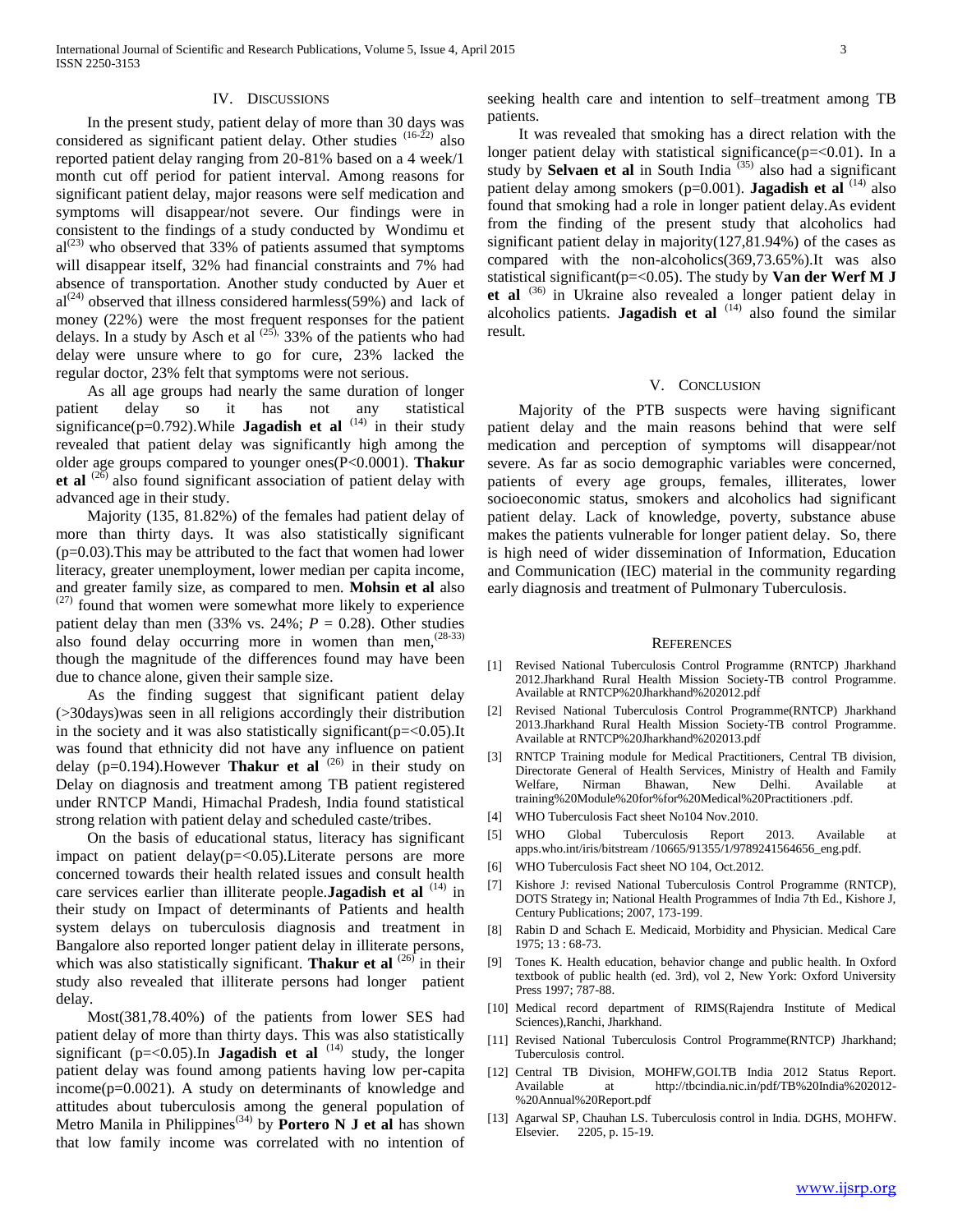- [14] Goel K,Kondagunta N,Soans S J,Bairy A R,Goel P. Reasons for patient delays and health system delays for tuberculosis in South India. Indian Journal of Community Health,vol.23,No.2,July 2011-Dec.2011.
- [15] Jagadish S,Saraswathi S,Divakar SV:A study of impact of determinants of patients and health system delay on tuberculosis diagnosis and treatment in Banglore; Indian Journal of Community Health,Vol.24,No.4,Oct.2012- Dec.2012.
- [16] Uplekar M, Juvekar S, Morankar S. Tuberculosis patients and practitioners in private clinics in India. Int J Tuberc Lung Dis 1998;2:324-9.
- [17] Lawn SD, Afful B, Acheampong JW. Pulmonary tuberculosis: diagnostic delay in Ghanian adults. Int J Tuberc Lung Dis 1998;2:635-40.
- [18] Mori T, Shimao T, Jin BW, Kim SJ. Analysis of case finding process of tuberculosis in Korea. Tuberc Lung Dis 1992;73:225-31.
- [19] Steen TW, Mazonde GN. Pulmonary tuberculosis in Kweneng district, Botswana: delays in diagnosis in 212 smear-positive patients. Int J Tuberc Lung Dis 1998;2:627-34.
- [20] Lonnroth K, Thuong LM, Linh PD, Diwan VK. Delay and discontinuity-a survey of TB patients' search of a diagnosis in a diversified health care system. Int J Tuberc Lung Dis 1999;3:992-1000.
- [21] Godfrey-Faussett P, Kaunda H, Kamanga J, van Beers S, van Cleeff M, Kumwenda-Phiri R, et al. Why do patients with a cough delay seeking care at Lusaka urban health centers? A health systems research approach. Int J Tuberc Lung Dis 2002;6:796-805.
- [22] Rajeswari R, Chandrasekaran Y, Suhadev M, Sivasubramaniam S,Sudha G, Renu G. Factors associated with patient & health system delays in the diagnosis of TB in South India. Int J Tuberc Lung Dis; 2002; 6(9):789-795.
- [23] Wondimu T, Michael K W, Kassahun W, Getachew S. Delay in initiating tuberculosis treatment and factors associated among pulmonary tuberculosis patients in East Wollega, Western Ethiopia. Ethiop J of Health Dev 2007, 21(2):148-156.
- [24] Auer C, Sarol J Jr, Tanner M, Weiss M. Health seeking and perceived causes of tuberculosis among patients in Manila, Philippines. Trop Med Int Health 2000, 5(9):648-656.
- [25] Asch S, Leake B, Anderson R & Gelberg L. Why do symptomatic patients delay obtaining care for Tuberculosis ? Am J Respir Crit Care Med, 1998,157:1244–1248.
- [26] Rajesh Thakur and Manoj Murhekar. Delay in diagnosis and treatment among TB patients registered under RNTCP Mandi,Himachal Pradesh,India. 2010. Indian J Tuberc 2013; 60: 37 – 45.
- [27] Mohsin Sohail Siddiqui, Hafiz Abdul Moiz Fakih, Waqas Ahmed Burney, Razia Iftikhar, Nazeer Khan. Environmental and Host-related Factors Predisposing to Tuberculosis in Karachi: A Cross-sectional Study.Journal of Pioneering Medical Sciences;Vol.1,Issue 1(April-June,2011).
- [28] Lawn SD, Afful B, Acheampong JW. Pulmonary tuberculosis: diagnostic delay in Ghanian adults. Int J Tuberc Lung Dis 1998;2:635-40.
- [29] Yamasaki NM, Ozasa K, Yamada N. Gender differences in delays to diagnosis and health care seeking behavior in a rural area of Nepal. Int J Tuberc Lung Dis 2001;5:24-31.
- [30] Long NH, Johanson E, Lonnroth K, Eriksson B, Winkvist A, Diwan VK. Longer delays in tuberculosis diagnosis among women in Vietnam. Int J Tuberc Lung Dis 1999;3:388-93.
- [31] Long NH, Johanson E, Lonnroth K, Eriksson B, Winkvist A, Diwan VK. Longer delays in tuberculosis diagnosis among women in Vietnam. Int J Tuberc Lung Dis 1999;3:388-93.
- [32] Chakraborty AK. Missed opportunities for diagnosis of pulmonary tuberculosis: a study among rural patients seeking relief on their own under the tuberculosis program in India. Indian J Tuberc 2001;48:181-92.
- [33] Needham DM, Foster SD, Tomlinson G, Godfrey- Faussett P. Socioeconomic, gender and health services factors affecting diagnostic delay for tuberculosis patients in urban Zambia. Trop Med Int Health 2001;6:256-9.
- [34] Portero NJ,Rubio YM,Pasicatan MA.Socio-economic determinants of knowledge and attitudes about tuberculosis among the general population of Metro Manila,Philippines.Int J Tuberc Lung Dis.2002;6(4):301-6
- [35] Selvam JM,Wares F,Perumal M,Gopi PG,Sudha G,Chandrasekaran V,Santha T.Health-seeking behavior of new smear-positive TB patients under a DOTS programme in Tamilnadu,India.2003.Int J Tuberc Lung Dis.2007;11(2);161-7.
- [36] Van der Werf M J,Checulin Y,Yegorova O B.,et al.Health care seeking behavior for tuberculosis symptoms in Kiev city,Ukraine;Int J Tuberc Lung Dis.2006;10(4):390-5.

### **Tables and Graphs-**

### **Table no.1- Duration of Patient delay among PTB suspects (n=656)**

| Duration (in days) of Patient delay | <b>Number</b> | Percentage $(\% )$ |
|-------------------------------------|---------------|--------------------|
| $\leq$ 30(acceptable patient delay) | 160           | 24.39              |
| $>30$ (Significant patient delay)   | 496           | 75.61              |
| Total                               | 656           | 100.00             |

#### **Table no.2-Association between patient delay and socio demographic variables**

| Age                     | <b>Patient Delay</b> |              | Total No. $(\%)$ | P value, $x^2$ , df |  |  |  |
|-------------------------|----------------------|--------------|------------------|---------------------|--|--|--|
|                         | $\leq$ 30 days       | $>30$ days   |                  |                     |  |  |  |
|                         | No. (%)              | No. (%)      |                  |                     |  |  |  |
| $15-25$ yrs             | 47(26.26%)           | 132(73.74%)  | 179(100.00%)     | $x^2=0.465$         |  |  |  |
| 26-65 yrs.              | 108(23.68%)          | 348(76.32%)  | 456(100.00%)     | $df=2$              |  |  |  |
| $>65$ yrs.              | $5(23.81\%)$         | 16(76.19%)   | 21(100.00%)      | $p=0.792$           |  |  |  |
| <b>Gender</b>           |                      |              |                  |                     |  |  |  |
| Male                    | 130(26.48%)          | 361(73.52%)  | 491(100.00%)     | $x^2 = 4.608$       |  |  |  |
| Female                  | 30(18.18%)           | 135(81.82%)  | 165(100.00%)     | df=1; $P=0.0318*$   |  |  |  |
| <b>Religion</b>         |                      |              |                  |                     |  |  |  |
| Hindu                   | $66(25.2\%)$         | 196(74.8%)   | 262(100.00%)     | $x^2$ =11.634       |  |  |  |
| Muslim                  | 18(26.9%)            | 49(73.1%)    | $67(100.00\%)$   | $df=3$              |  |  |  |
| Christian               | 37(34.6%)            | $70(65.4\%)$ | 107(100.00%)     | $P=0.009*$          |  |  |  |
| religion<br>Sarna(local | 39(17.7%)            | 181(82.3%)   | 220(100.00%)     |                     |  |  |  |
| of Jharkhand)           |                      |              |                  |                     |  |  |  |